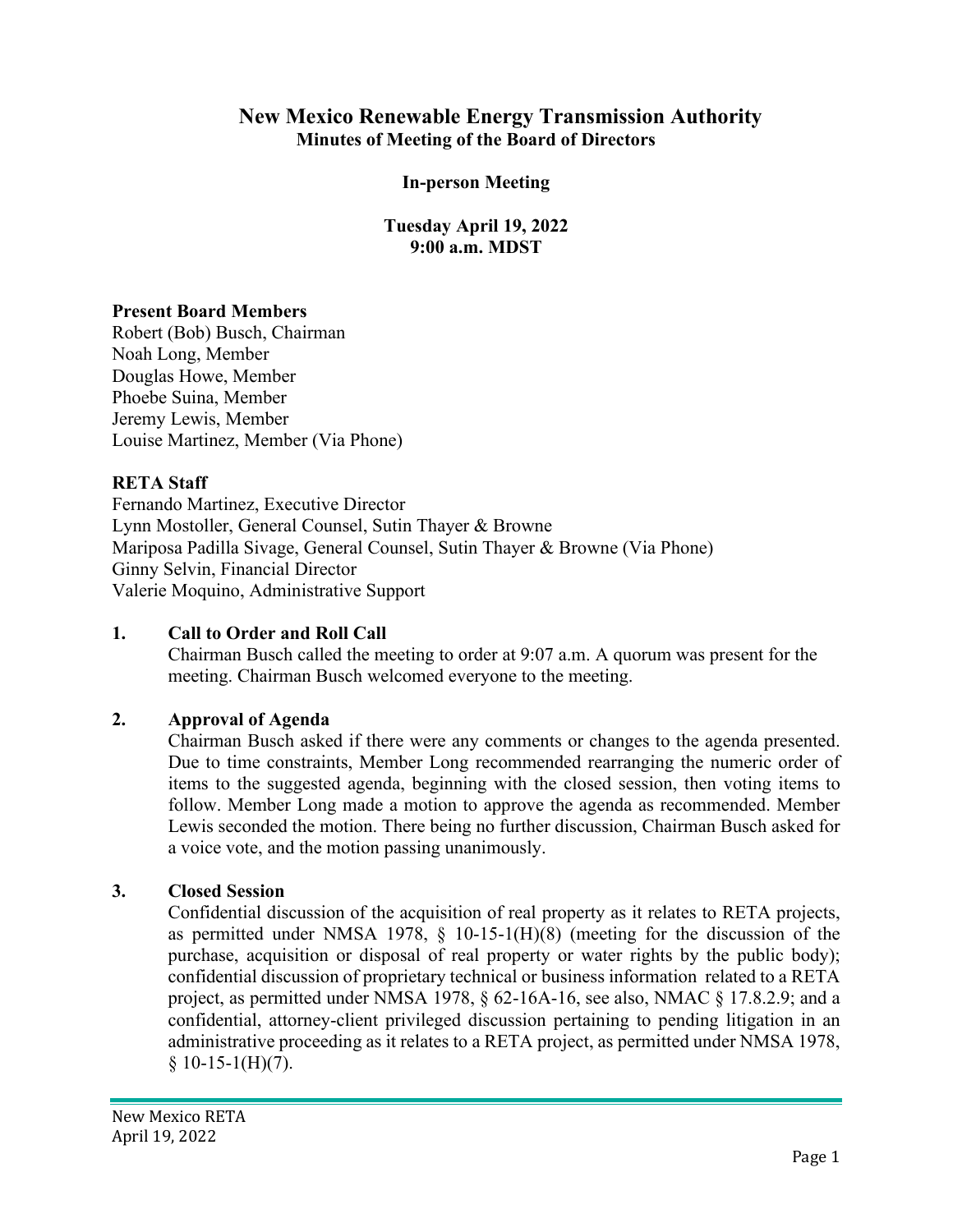Member Long made a motion for the Board to go into closed session. Member Howe seconded the motion. There being no members opposed, the motion passed unanimously.

The Board went into closed session at 9:09 a.m.

Chairman Busch called for a motion to come out of closed session. Member Long made a motion to come out of closed session. Member Howe seconded the motion. There being no Board members opposed, the motion passed unanimously. The Board returned to its regular meeting at 9:52 a.m.

The Chairman announced that there was no other discussion held during the Closed Session other than what was on the agenda.

## **4. Review and Consider Approval of Resolution Regarding the Third Amendment to the Development, Acquisition, Lease and Sub-Easement Agreement between RETA and SunZia Transmission, LLC – Chairman Robert Busch and Lynn Mostoller**

Chairman Busch called for a motion to approve the Resolution Regarding the Third Amendment to the Development, Acquisition, Lease and Sub-Easement Agreement between RETA and SunZia Transmission, LLC

Member Howe made motion to approve the resolution. Member Lewis seconded the motion. There was no further discussion. On a voice vote, the motion passed unanimously.

#### **5. Review and Consider Approval of Resolution Regarding an Amendment to the Letter Agreement Identifying a Pattern Entity as RETA's Agent for Certain Purchases for a RETA Project – Chairman Robert Busch and Lynn Mostoller**

Chairman Busch called for a motion to approve the Resolution Regarding an Amendment to the Letter Agreement Identifying a Pattern Entity as RETA's Agent for Certain Purchases for a RETA Project.

Member Long made motion to approve the resolution. Member Lewis seconded the motion. There was no further discussion. On a voice vote, the motion passed unanimously.

#### **6. Review and Consider Approval of Resolution Regarding Signature Authority for Mora Line Transmission Project.**

Chairman Busch called for a motion to approve the Resolution Regarding Signature Authority for Mora Line Transmission Project.

Member Howe made motion to approve the resolution. Member Long seconded the motion. There was no further discussion. On a voice vote, the motion passed unanimously.

## **7. Next Meeting**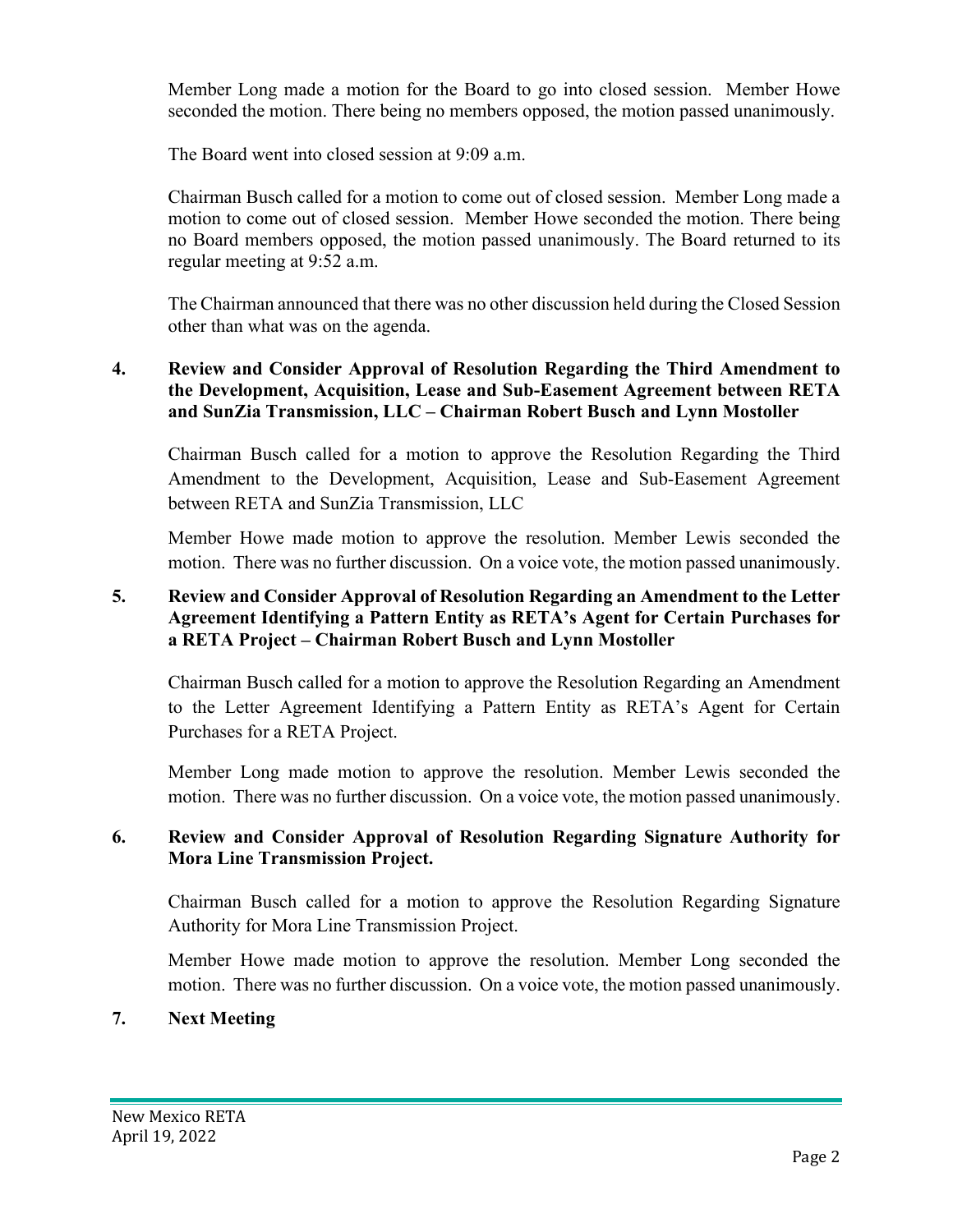After brief discussion, the Board members agreed to tentatively hold the next Board meeting on May 24, 2022. The next Board meeting will be located at the State Capitol at 9:00am.

## **8. Review and Consider Approval of Draft Financial Statements for Period Ending March 31, 2022**

Ginny Selvin, Financial Director, RETA

- Ms. Selvin gave a brief review of financial statements ending March 31, 2022. She highlighted financial activity and explained changes in accounting procedures.
- RETA will soon retain an accounting firm to help with accounting.

Chairman Busch called for a motion to approve the financial statements for the period ending March 31, 2022. Member Howe made a motion to approve the financial statements ending March 31, 2022. Member Suina seconded the motion. On a voice vote, the motion passed unanimously.

## **9. Approval of March 8, 2022, Board Meeting Minutes**

Member Lewis made a motion to approve the March 8, 2022, Board Meeting Minutes as presented. Member Suina seconded the motion. Chairman Busch asked if there were any corrections, additions, or deletions to the minutes. There being no further discussion, on a voice vote, the motion passed unanimously.

#### **10. Public Comments**

A comment was given by one member of the public. He stated to the Board "RETA is doing a great job". No other public comments were given.

#### **11. Report of the Chairman**

Chairman Busch reported on the following:

- Chairman Busch gave a brief update on RETA's latest projects and continued work; Chairman Busch mentioned the completion and availability of the updated study brochure.
- Chairman Busch gave an update on the planning of RETA's Utility Scale Storage Workshop. The plans will be for a two-day workshop, which will take place in Mid-October of 2022, with the location to be determined. He emphasized on how Storage is greatly misunderstood. He wants to bring awareness that RETA does more than just Transmission.

#### **12. Report of the Executive Director**

Executive Director Martinez reported on the following:

• Mr. Martinez stated RETA Staff's work with developers is going well.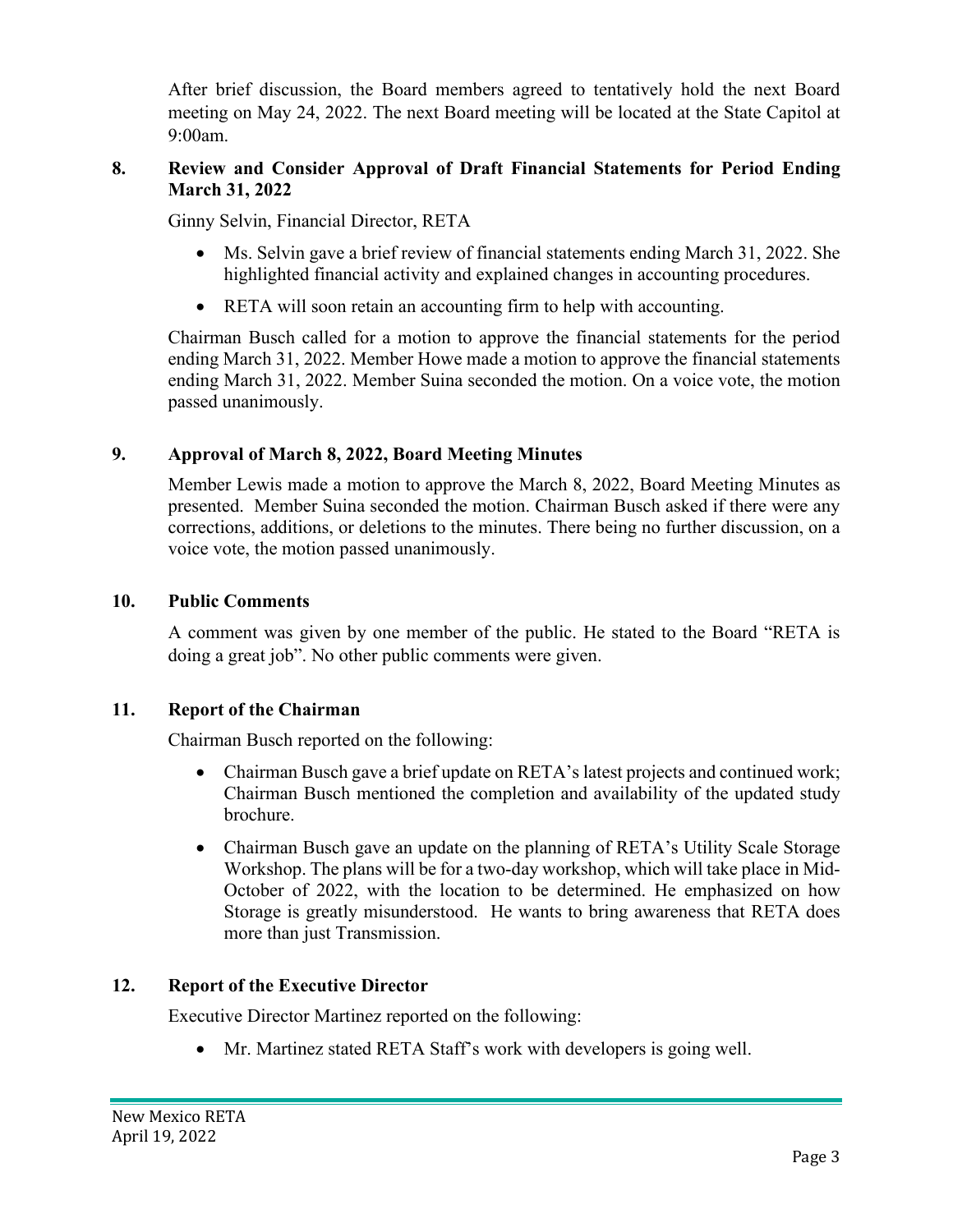- RETA Staff are also currently connecting with potential new development partners. RETA has seen an increase in developers wanting to work in New Mexico.
- Streamline Permitting Processes at State and Federal levels: RETA Staff are continuing to work with federal agencies and the Biden administration staff on efforts to streamline the permitting process. Staff are continuing to speak with Legislative delegations about timeframes and deadlines for review processes.
- Regional Transmission Organization (RTO): Staff are continuing to strategize with Energy, Mineral and Natural Resources Department staff. Member Howe provided Board members with an overview of Independent System Operators and RTOs and explained the importance of transmission building for economic purposes.
- New Export Hub: Mr. Martinez gave a brief review of exporting energy out of New Mexico. He indicated that RETA is applying for federal funding through the Build Back America plan.
- Energy Storage Workshop: Mr. Martinez gave a brief overview of the workshop planning. Currently, Sandia National Laboratories and EMNRD have teams interested and willing to assist and participate. A location to host the workshop is still pending.
- New Study Brochure: Hard copies of the new Study brochure were provided to all Board members.
- Questions or Comments: Member Lewis suggested including a session in the Workshop geared toward RTO's and benefits. Member Suina added to the Board, the importance of providing education to the public on how all the components fit together. She feels the public gets mixed messages and suggested that a visual strategy is helpful.

## **13. SunZia Project Update**

John Ryan, Executive Director of SunZia, NM

- General Review: Mr. Ryan gave the Board a brief update of the SunZia project, which has been in development for 14 years. Mr. Ryan emphasized that having RETA and Pattern Energy involved has been very helpful in improving development and its processes.
- Federal Permitting Update: Mr. Ryan gave an update on the status of the EIS permitting with the BLM. He stated it is on schedule, due to the Biden Administration placing a deadline. The draft EIS is expected by April  $29<sup>th</sup>$  or the next week after, with a 90-day Public Comment period to follow. They expect the final EIS by January 2023.
- AZ Permit: Mr. Ryan explained the amendment for the Arizona permit and the stakeholder outreach they conducted in Arizona. They have a great deal of support with numerous counties and environmental groups regarding the river crossing and routing in both New Mexico and Arizona.